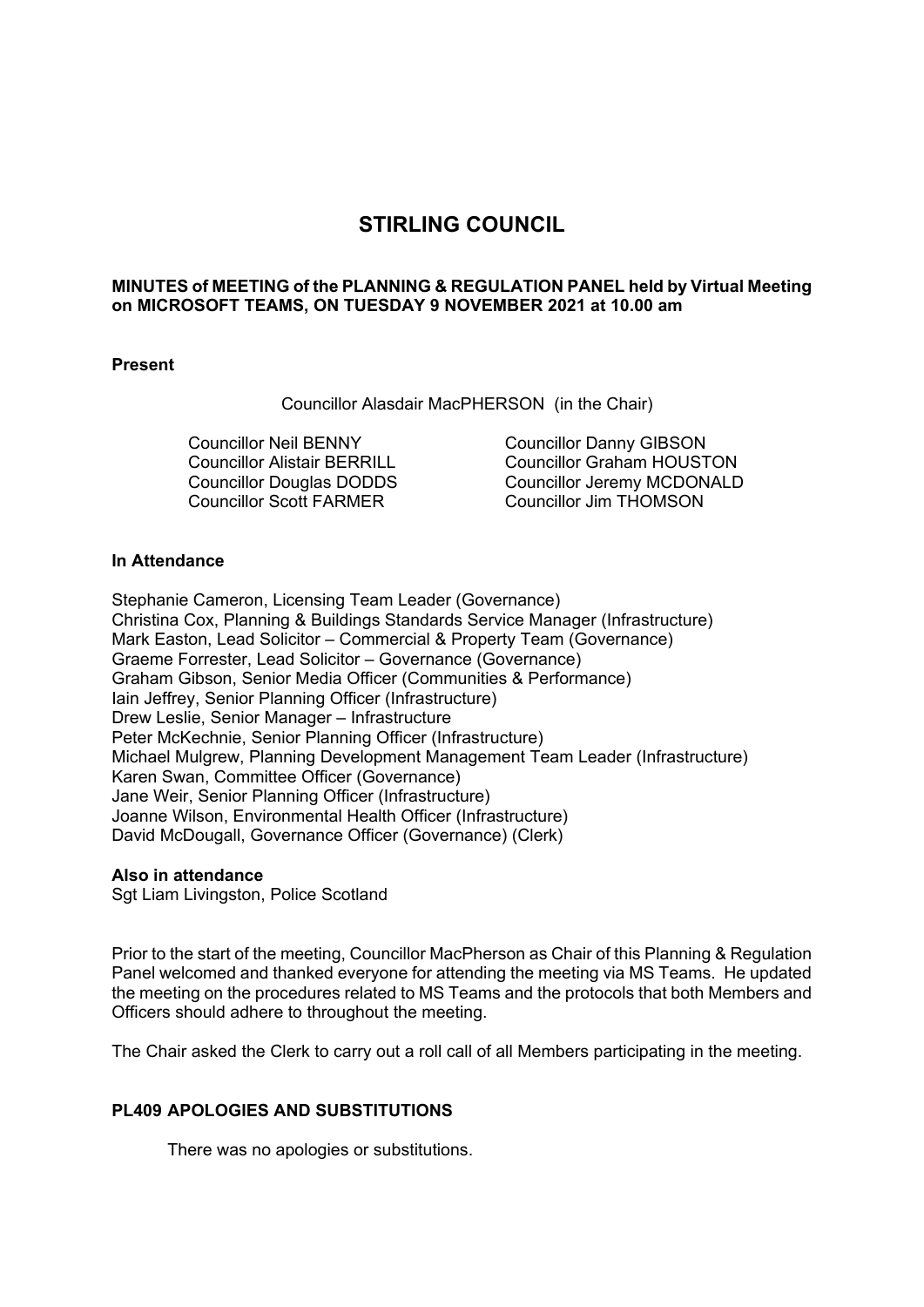#### **PL410 DECLARATIONS OF INTEREST**

Councillor Houston declared an interest in PL416 - Change of Use from Class 1 (shop) to Class 9 (Dwelling) to Integrate with the Existing Dwelling Attached at 25 George Street, Dunblane, FK15 9HE - Mr Ahsan Khan - 21/00600/FUL due to the applicant being a political acquaintance and would withdraw from the meeting.

Councillor Houston and Councillor Farmer both declared an interest in PL417 - Erection of 89No. Dwelling Houses with (in principle) Erection of 5No. class 4/Class 1 Buildings and Care Home Facility, Demolition of Remaining Buildings and Remediation of the Site, with Associated Infrastructure, Open Space, Landscaping Drainage and Tree Works at Land and Buildings at Former Killearn Hospital, Killearn - Cala Management Ltd - 20/00098/FUL as Members of the Clackmannanshire and Stirling Integrated Joint Board (IJB).

Following clarification from Lead Solicitor – Governance, who advised that a special dispensation had been granted to Members of the IJB, Councillor Houston felt he could be balanced and apply sound judgement and would partake within the item. Councillor Farmer confirmed he would withdraw when Item 9 was deliberated.

# **PL411 URGENT BUSINESS BROUGHT FORWARD BY THE CHAIR**

There were no items of urgent business brought forward.

# **PL412 MINUTES**

The Minutes of the Planning & Regulation Panel held on 5 October 2021 were submitted for approval.

## **Decision**

The Planning & Regulation Panel approved the Minutes of the Meeting on 5 October 2021 as an accurate record of proceedings.

Councillor MacPherson as Chair of the Planning & Regulation Panel updated the meeting on the procedures related to MS Teams Hearing process and the protocols that all should adhere to throughout the next two items.

# **PL413 ERECTION OF 4NO. DWELLINGHOUSES WITH ASSOCIATED INFRASTRUCTURE AT LAND 60 METRES SOUTH EAST OF AROS HOUSE, MOOR ROAD, STRATHBLANE - MR EWAN BUCHANAN - 20/00590/FUL – HEARING**

A report by the Senior Manager – Infrastructure was submitted that detailed that full Planning Permission was sought to build four two storey detached dwelling houses and associated infrastructure on land sixty metres south east of Aros House, Moor Road Strathblane. The land fell within Strathblane and formed part of the wider curtilage of Aros House and access was to be taken to the development via the existing Aros House private driveway, which leads to the private Moor Road, which leads out to the public Old Mugdock Road. Moor Road served a number of dwelling houses and the application site was bounded by a number of these properties.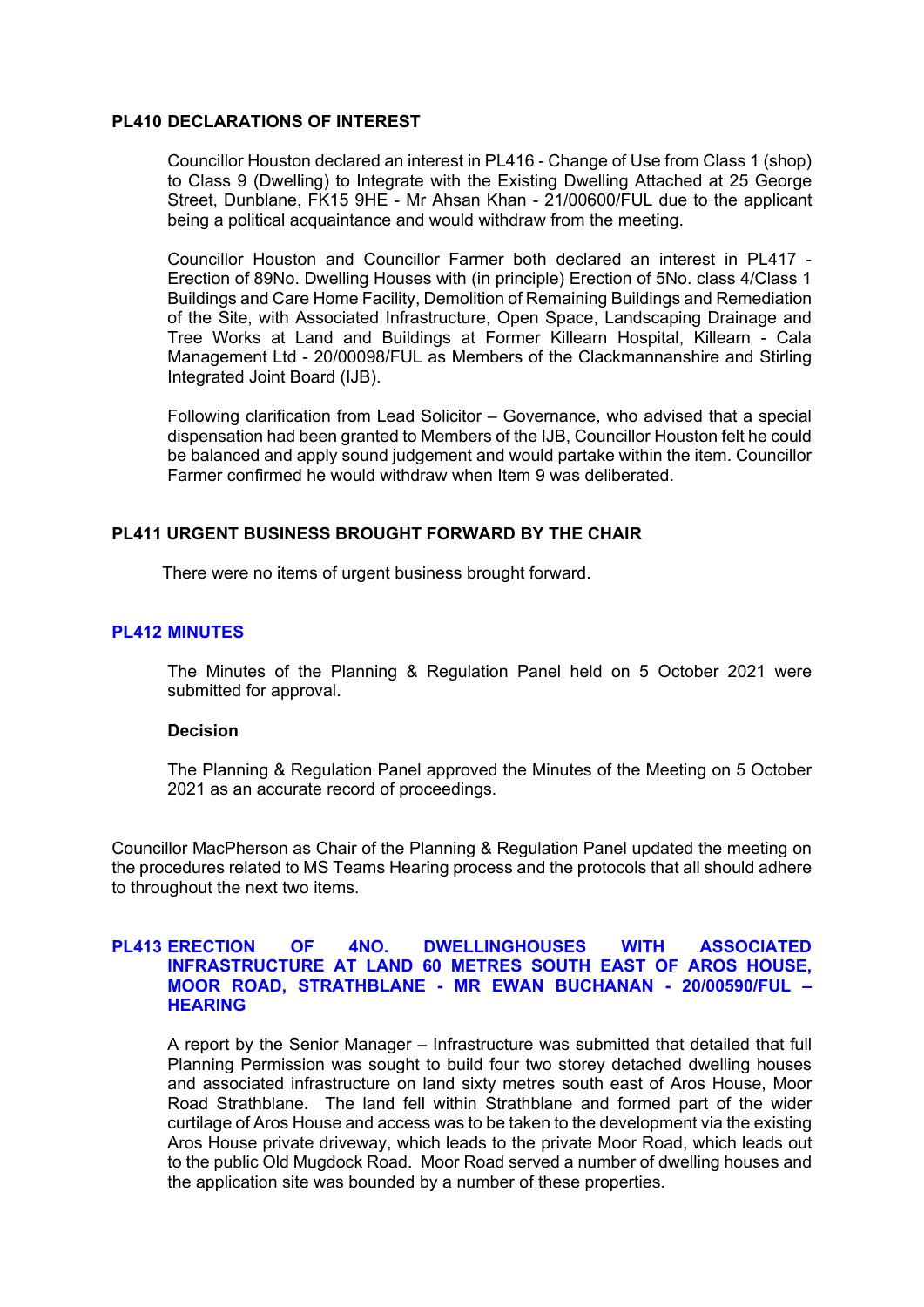The application was being reported at the Panel, as it had received more than five objections and a Hearing had been requested, therefore in line with the approved scheme of delegation was required to be considered by the Panel.

The report formed the Report of Handling for the planning application in compliance with the Town and Country Planning (Development Management Procedure) (Scotland) Regulations 2013.

The Senior Planning Officer introduced the report and updated Members with the presentation of maps of the proposed site.

#### Applicant's Agent

Mr Andrew Bennie, Andrew Bennie Planning Limited presented his case on behalf of his client Mr Ewan Buchannan in support of the officer's recommendation.

The report had provided a detailed and balanced assessment of the proposed development and concluded by stating that "Overall, the proposal is considered to accord with the detailed provisions Policies of the Local Development Plan and Supplementary Guidance set out above for the reasons set out" and "The proposals respect the amenity of the site, the area as a whole and will not result in an overdevelopment of the site, with sufficient space remaining for landscaping."

Mr Bennie advised that it was also noted in the report that:-

1) The site lay within the established urban area of the village of Strathblane and the development as proposed was found to be appropriate to the character of the area with the density of the development appropriate within the wider context of the site. As such, in accord with the salient policy of the LDP, the proposals represented an appropriate land use within the village.

2) It was considered that the density and layout of the proposed development reflected the character of the existing built form on Moor Road with it further considered that the proposed house designs would make a real and positive contribution to the established character of the area.

3) The proposed development both maintained and respected the established development pattern within this part of the wider village of Strathblane.

4) The tree related information submitted in support of the application demonstrated that in terms of finalising the details of the proposed development, care had been taken to retain existing trees, with the retention of these trees being sufficient to ensure that the proposed development would have had no adverse impact upon the local amenity of the surrounding area.

5) The Council's Transportation service had offered no objection to the application and accept that the proposed access arrangements to each of the plots were satisfactory.

6) The Ecological Impact Assessment submitted in support of the proposed development had addressed in full all the points raised by the Council's Biodiversity Officer and consequently, ecological considerations had not presented an impediment to the proposed development.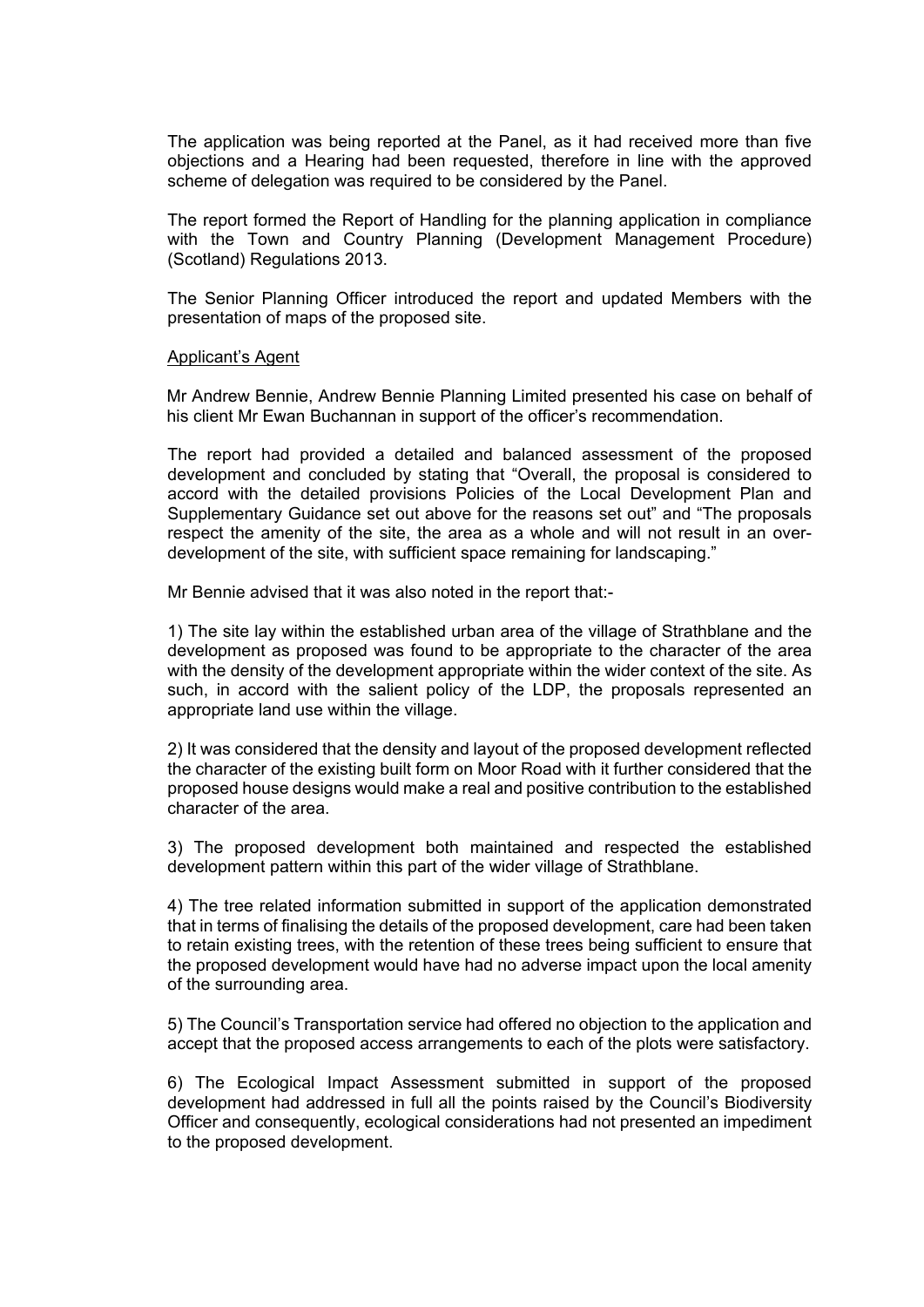7) The report identified no relevant material considerations which would outweigh the terms of the development plan support that exists in respect of the proposed development.

On behalf of Mr Buchannan, Mr Bennie thanked the panel for the opportunity to present this client's case.

The Chair thanked Mr Bennie for his presentation.

#### Objector(s)

Mr Alastair MacIntyre on behalf of the residents of Moor Road and Old Mugdock Road, presented his case as the first of two individuals to speak in objection to the application, sharing the 5 minute period between them.

Residents of Moor Road collectively and at some cost legally challenged the previous approval by judicial review, resulting in these decisions being quashed. The single application considered today was an amalgamation of the previous four applications.

31 letters of objections had been submitted that covered similar valid planning concerns to the previous applications and a number of procedural concerns were also raised.

The Red Line boundary had not included land that was required to gain access to a public road and therefore breached National Validation Standards and should not have been validated. It also had not include all the land that was pertinent to the proper consideration of all aspects of the application.

There had been no notification to Strathblane Community Council of the application and an incomplete neighbour notification.

The Council had acted unlawfully by considering aspects of the application, which were out with the application site and was a presumption that access would be by means of Moor Road and the lane. Nowhere was it referred to in the application, drawings, design and access statement, or in the Planning consultant's report.

If Moor Road were an adopted road, the application should not be approved as there were no street lights, no pavement, no drainage, substandard junctions and poor visibility splays.

Under the National Road Development Guide, a private road could only serve five houses. The lane off Moor Road already served five houses.

Further, there was no acknowledgement of the previous policy, approved on 24 January 2008 that prohibited any further development of Old Mugdock Road until significant road improvements had been carried out. None of which had happened.

The objector thanked the Panel Members and were happy to answer any questions.

Mr John Gray on behalf of Strathblane Community Council, presented his case as the second of the two individuals to speak in objection to the application.

He noted that further to Mr MacIntyre's presentation that the development of houses would not be seen from Moor Road, but from the surrounding area.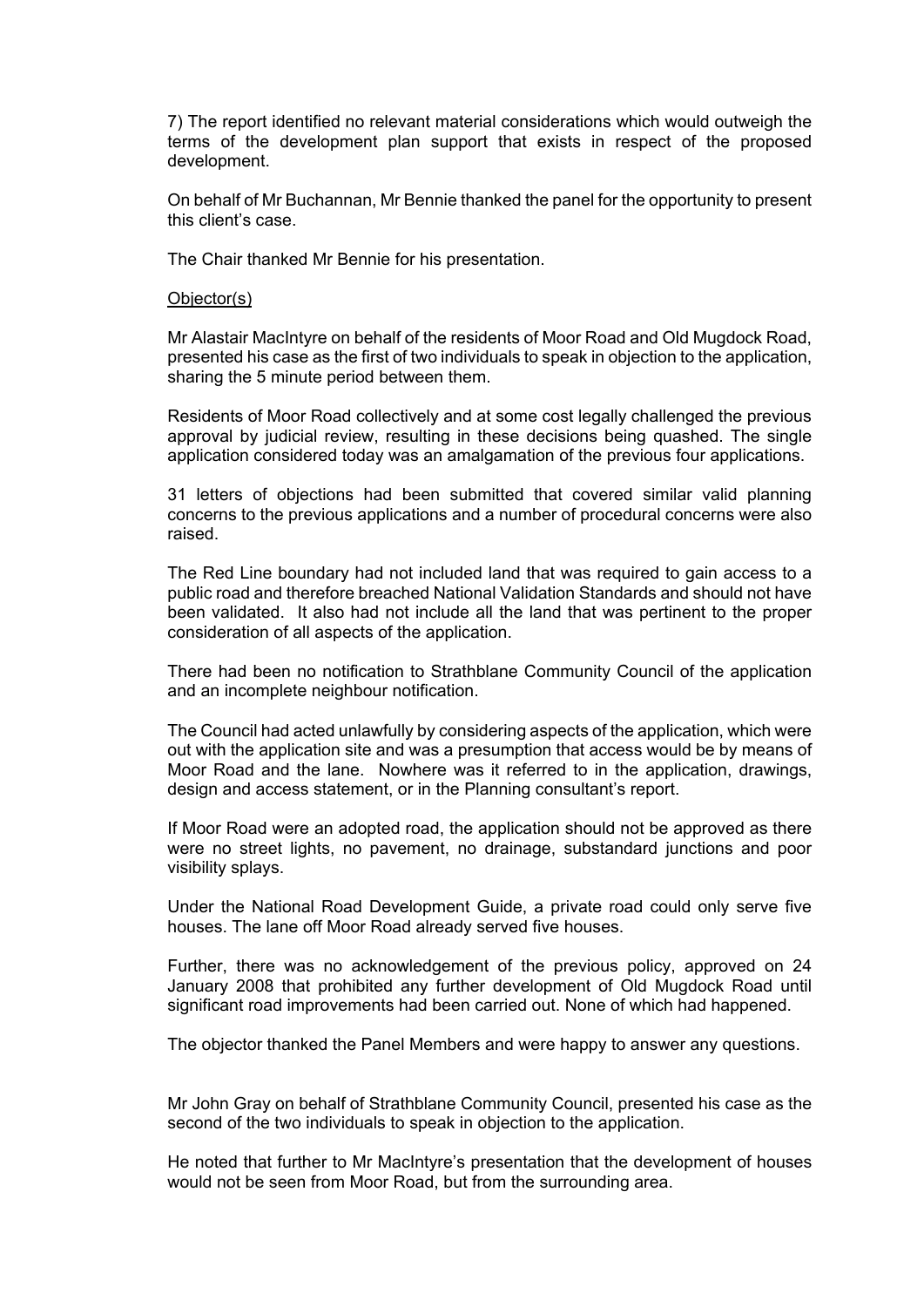The site was far from the "urban area" and was not within the village. The settlement boundary was drawn so as to include the Moor Road cluster but for practical purposes it was an isolated development, along a road that was twisting, hilly, narrow, dark, overgrown, potholed, crumbling, with no pavement and prone to flooding. Noting that Roads & Infrastructure officers had stated that the road was inadequate.

The community council supported the other objections by the residents, particularly concerning the lack of detail of access, on what was supposed to be a full planning application, and the density around punchbowl dam.

The objector thanked the Panel Members and was happy to answer any questions.

The Chair thanked Mr MacIntyre and Mr Gray for their presentation.

In response to Members questions, the Planning & Buildings Standards Service Manager confirmed that, should the civil matter of access to use the private road not be agreed, no building could be erected even if planning permission was granted.

Councillor Alistair Berrill moved for refusal of the application due to density and unresolved road safety issues. With no seconder, Councillor Berrill requested that his dissent be recorded.

## **Decision**

The Planning & Regulation Panel agreed to approve the application subject to the conditions set out within Appendix 1 to the submitted report and subject to a S75 Legal Agreement to agree the necessary financial contribution towards affordable housing.

(Reference: Report by Senior Manager - Infrastructure, dated 28 October 2021, submitted)

> The Chair adjourned the meeting at 10.50am to allow Applicant Agent and Objectors to leave the meeting.

> The Meeting reconvened at 11am, noting All Elected Members, previously noted, present.

# **PL414 FULL PLANNING PERMISSION FOR ERECTION OF 3 DWELLINGHOUSES AT RED COTTAGE, BLANE SMITHY ROAD, KILLEARN - 21/00563/FUL - HEARING**

The Senior Manager – Infrastructure submitted a report that detailed the proposal was being considered by Planning & Regulation Panel as the development had received more than five objections and required determination by Planning & Regulation Panel in accordance with the Council's Scheme of Delegation for determining planning applications.

A request for a Hearing had been made within timescales.

The report formed the Report of Handling for the planning application in compliance with the Town and Country Planning (Development Management Procedure) (Scotland) Regulations 2013.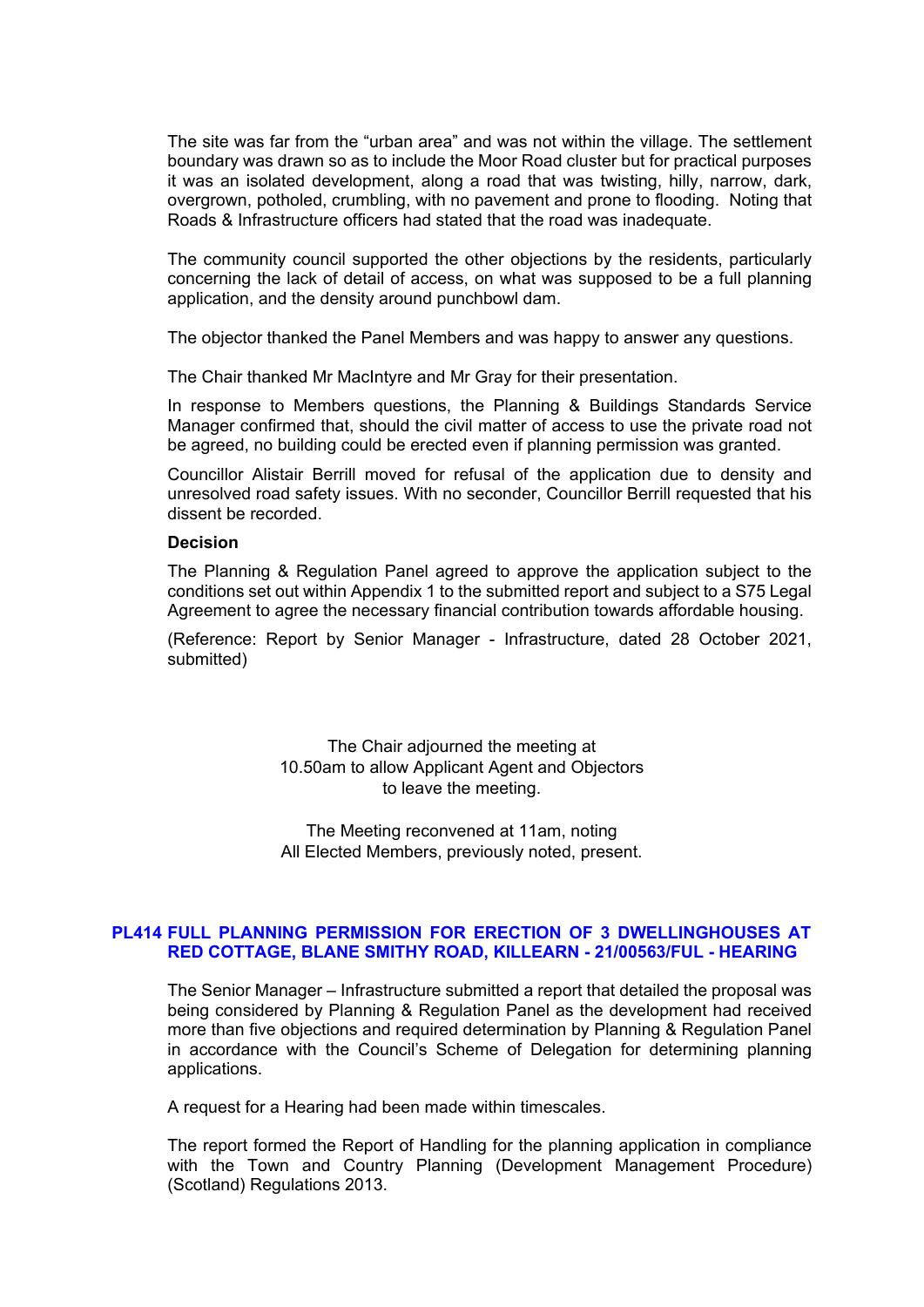The Senior Planning Officer introduced the report and updated Members with the presentation of maps of the proposed site.

#### Applicant and Agent

Mr Alistair Gilmour (Applicant) and Colin McGowan (Agent) presented their case in support of the officer's recommendation.

Mr McGowan advised that both Mr Gilmour and he were in attendance to answer any queries or questions should they arise in the process of the Hearing. The application had been through a robust planning process and they had worked with the planning authority from pre-application to the final submission. He also confirmed that they had been reactive to any objections had had arisen.

The Chair thanked Mr Gilmore and Mr McGowan for their presentation.

#### Objector(s)

Mr Jamie Low on behalf of the residents of Croy Cuningham Gate, presented his case as the first of two individuals to speak in objection to the application, sharing the 5 minute period between them.

Mr Low noted that the application, in particular the housing density and land use, was in excess in respect to the surrounding area. It was more than two and half times the homes per hectare within the area.

Also, concerns on the ownership of the drainage and waste treatment due to previous agreement to only service 7 properties (5 at Croy Cunningham, Red Cottage and only one more property) yet it was expected to increase further due to the additional properties within the application.

The Chair thanked Mr Low for his presentation.

Mr John Hughes, also on behalf of residents of Croy Cuningham Gate, presented his case as the second of the two individuals to speak in objection the application.

He raised concern on the overshadowing of the properties that had been detailed in the presentation and was not accurate as existing properties had driveways that spilt the gardens.

Also noted was the overburden of the site/ properties along with privacy issues of overlooking into existing homes. He advised that the upper storey windows proposed would encroach on to existing properties with only the 7 meters between existing homes and the proposed ones.

The Chair thanked Mr Low for his presentation.

*Councillor Thomson advised the Chair that throughout the presentation of this item he had lost Wi-Fi connection and had not heard all of the presentation/discussion. He confirmed that he would not take part in the deliberation and determination of this application.*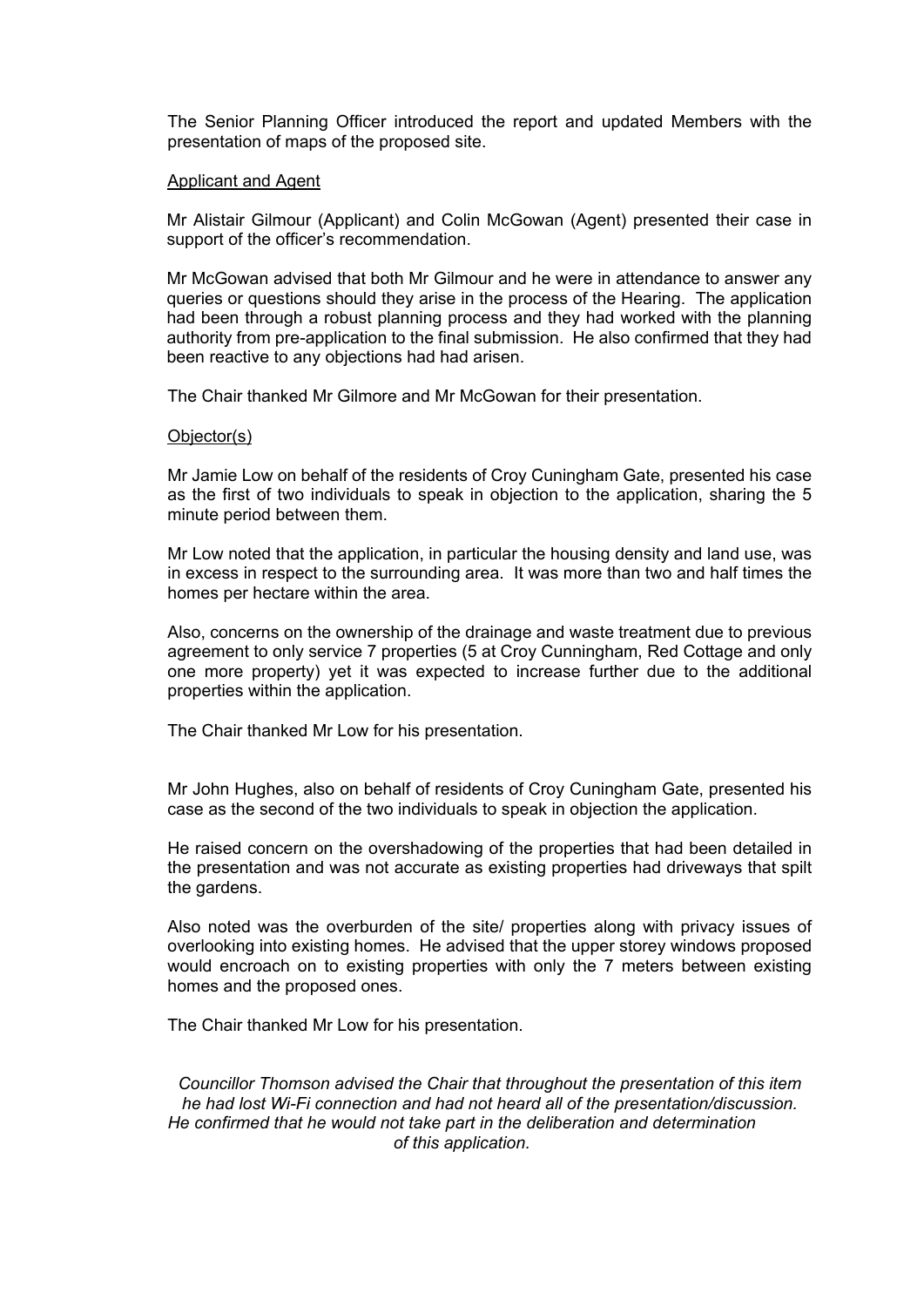In response to Members questions, the Senior Planning Officer confirmed that in respect to density of houses within the Local Development Plan (LDP), there were no standard number prescribed and would be reviewed on its own merits.

In summing up, Mr McGowan and Mr Gilmour confirmed the site ratio had completely changed since previous application and the drainage had been discussed with the developer of the Croy Cunningham Gate.

Councillor Alistair Berrill moved for refusal of the application due to density/over development of the site and detrimental impact and privacy issues. With no seconder, Councillor Berrill requested that his dissent be recorded.

#### **Decision**

The Planning & Regulation Panel agreed to approve the application subject to the conditions set out within Appendix 1 to the submitted report.

(Reference: Report by Senior Manager - Infrastructure, dated 28 October 2021, submitted)

> The Chair adjourned the meeting at 11.25am to allow Applicant, Agent and Objectors to leave the meeting.

The Meeting reconvened at 11.26am, noting All Elected Members, previously noted, present.

**PL415 MINOR RECONFIGURATION OF DRIVE THRU LANE AND CAR PARK TO ACCOMMODATE SIDE BY SIDE ORDERING, WITH THE INTRODUCTION OF A NEW ISLAND FOR SIGNAGE, AMENDED KERB LINES, AND ASSOCIATED WORKS TO SITE INCLUDING BOLLARDS, BUTON RAILINGS, EXTENDED FOOTPATH AND BLOCK PAVING. TWO EXISTING CUSTOMER ORDER DISPLAYS TO BE RELOCATED WITH THE INSTALLATION OF A NEW GOAL POST HEIGHT RESTRICTOR AT MCDONALDS RESTAURANT, DRIP ROAD, RAPLOCH, STIRLING, FK8 1RA - MCDONALD'S RESTAURANTS LIMITED - 21/00678/FUL** 

The Senior Manager – Infrastructure submitted a report that formed the Report of Handling for the planning application in compliance with the Town and Country Planning (Development Management Procedure) (Scotland) Regulations 2013.

The planning application was referred to the Panel at the request of Councillor Thomson on the grounds it would encourage more traffic at an already busy main junction which gets clogged up while traffic attempted to turn right into McDonald's.

The Planning Officer introduced the report and updated Members with the presentation of maps of the proposed site.

Following Members concerns about the road junction and right turn into McDonalds on approach to Sainsburys, the Planning Officer confirmed that as the road was a private road, Stirling Council were unable to impose any direction of travel conditions.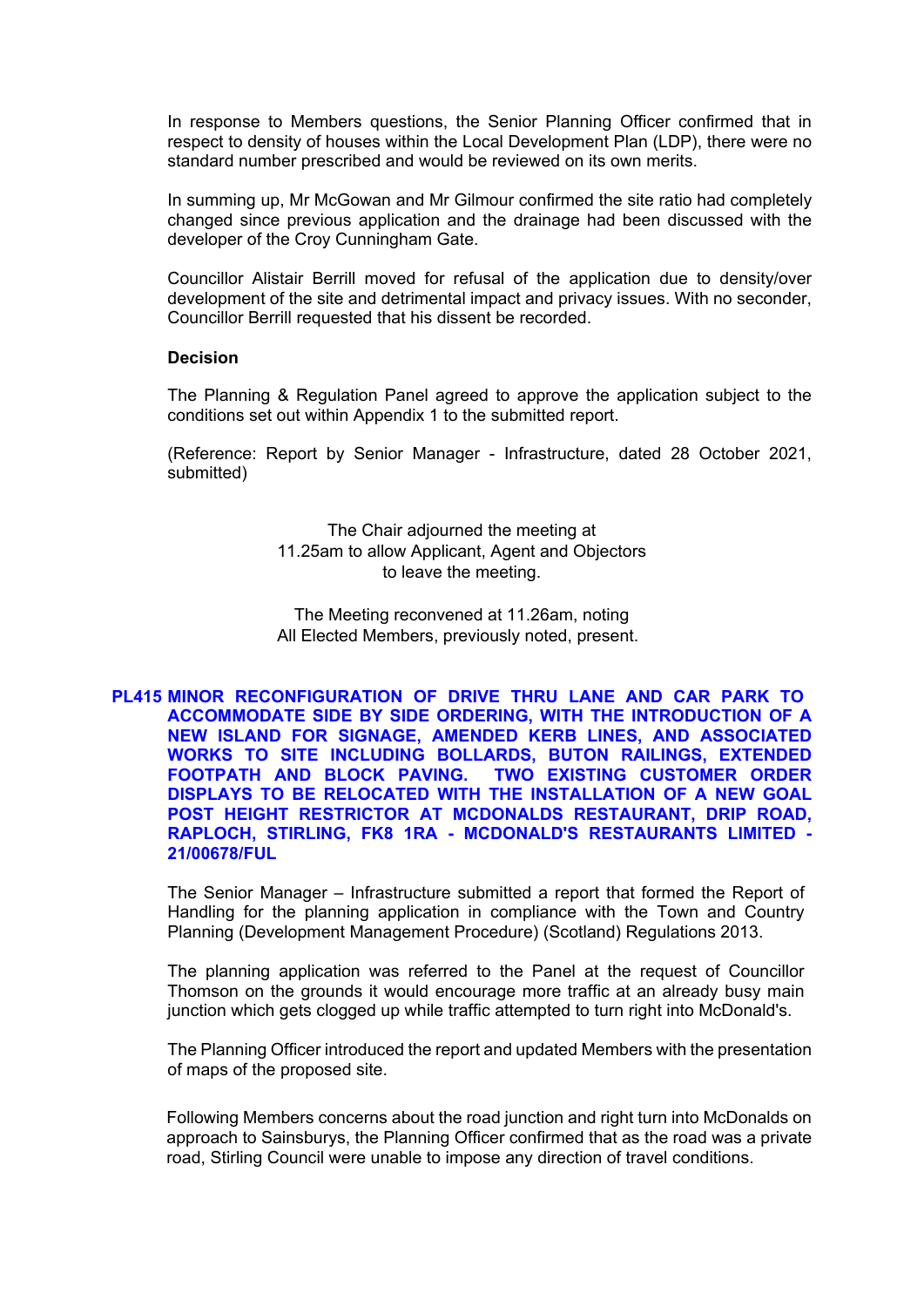The Planning Officer also advised that Roads Officers had been consulted and confirmed that the changes would not generate additional trips as two ordering points were already in situ. The Panel also noted that the proposal was the standard model now used within other McDonald's sites.

#### **Decision**

The Planning & Regulation Panel approved subject to conditions as set out within Appendix 1 to the submitted report.

(Reference: Report by Senior Manager – Infrastructure, dated 28 October 2021, submitted)

> *Councillor Houston left the meeting due to Declaration of Interest in the following item.*

# **PL416 CHANGE OF USE FROM CLASS 1 (SHOP) TO CLASS 9 (DWELLING) TO INTEGRATE WITH THE EXISTING DWELLING ATTACHED AT 25 GEORGE STREET, DUNBLANE, FK15 9HE - MR AHSAN KHAN - 21/00600/FUL**

A report by the Senior Manager – Infrastructure detailed that a proposal was being considered by Planning & Regulation Panel because as per the Scheme of Delegation, the applicant's spouse was a member of the Planning Authority and was listed as an owner on the application form.

The report formed the Report of Handling for the planning application in compliance with the Town and Country Planning (Development Management Procedure) (Scotland) Regulations 2013.

The Planning Development Management Team Leader introduced the report and updated Members with the presentation of maps of the proposed site.

#### **Decision**

The Planning & Regulation Panel agreed to approve the application.

(Reference: Report by Senior Manager – Infrastructure, dated 27 October 2021, submitted)

*Councillor Houston returned to the meeting.* 

*Councillor Farmer left the meeting due to Declaration of Interest in the following item.*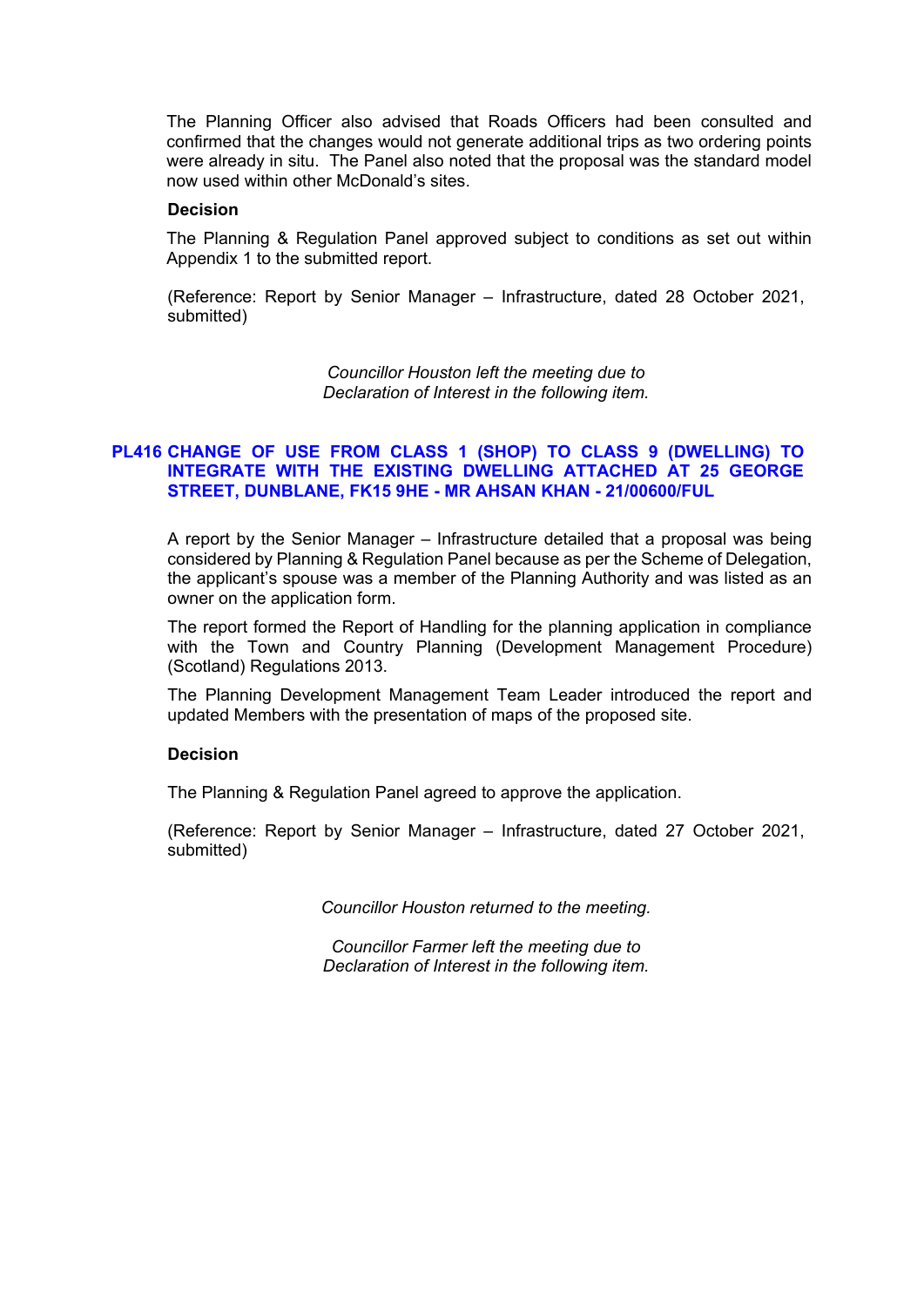# **PL417 ERECTION OF 89NO. DWELLING HOUSES WITH (IN PRINCIPLE) ERECTION OF 5NO. CLASS 4/CLASS 1 BUILDINGS AND CARE HOME FACILITY, DEMOLITION OF REMAINING BUILDINGS AND REMEDIATION OF THE SITE, WITH ASSOCIATED INFRASTRUCTURE, OPEN SPACE, LANDSCAPING DRAINAGE AND TREE WORKS AT LAND AND BUILDINGS AT FORMER KILLEARN HOSPITAL, KILLEARN - CALA MANAGEMENT LTD - 20/00098/FUL**

The Senior Manager – Infrastructure submitted a report that detailed it was being brought before Members to seek changes to the conditions that the Planning and Regulation Panel previously approved at its meeting on 6 October 2020. Members would recall that the application was approved subject to conditions and the satisfactory conclusion of a Section 75 Legal Agreement. The Agreement had not yet been concluded. As the formal Decision Notice had not been issued it was appropriate to consider the changes to conditions sought by the applicant before the decision was issued rather than by a Section 42 application at a later date. As the recommended conditions were different from those agreed by Panel on 6 October 2020 it was appropriate that Panel considered the altered conditions as recommended in the report.

The report was to be treated as an addendum and update to specific sections of the Report of Handling as set out within Appendix 3 to the submitted report. The report related solely to the proposed changes to conditions. There were no other changes in circumstance since Panel took its decision. The Report of Handling remained relevant on all matters other than related to considering changes to conditions and the decision of 6 October 2020 was a significant material consideration in the consideration of the proposal.

The Planning Development Management Team Leader introduced the report and updated Members with the presentation of maps of the proposed site.

Following Members concerns, the Planning Development Management Team Leader confirmed that if the application was agreed, Cala could decontaminate Site 1, build and then leave. It was also noted that should this happen there were safeguards and controls in place that if Cala sold Site 2 that land ownership succession clause follows the site. The new owners would have to decontaminate the land should they wish to build on it.

The Environmental Health Officer confirmed that following ground investigation there was limited contamination on Site 2, but noted that asbestos would be the main concern.

The Chair proposed the report be deferred to a future meeting so that a Hearing could be called and relevant parties attend.

The Planning & Buildings Standards Service Manager confirmed that should the item be deferred, the Panel would require the same members to be in attendance.

# Motion

The Planning & Regulation Panel agreed to approve the application subject to the following:-

- 1. the conditions detailed in Appendix 1; and
- 2. the conclusion of the Section 75 Legal Agreement.

Moved by Councillor Neil Benny, seconded by Councillor Douglas Dodds.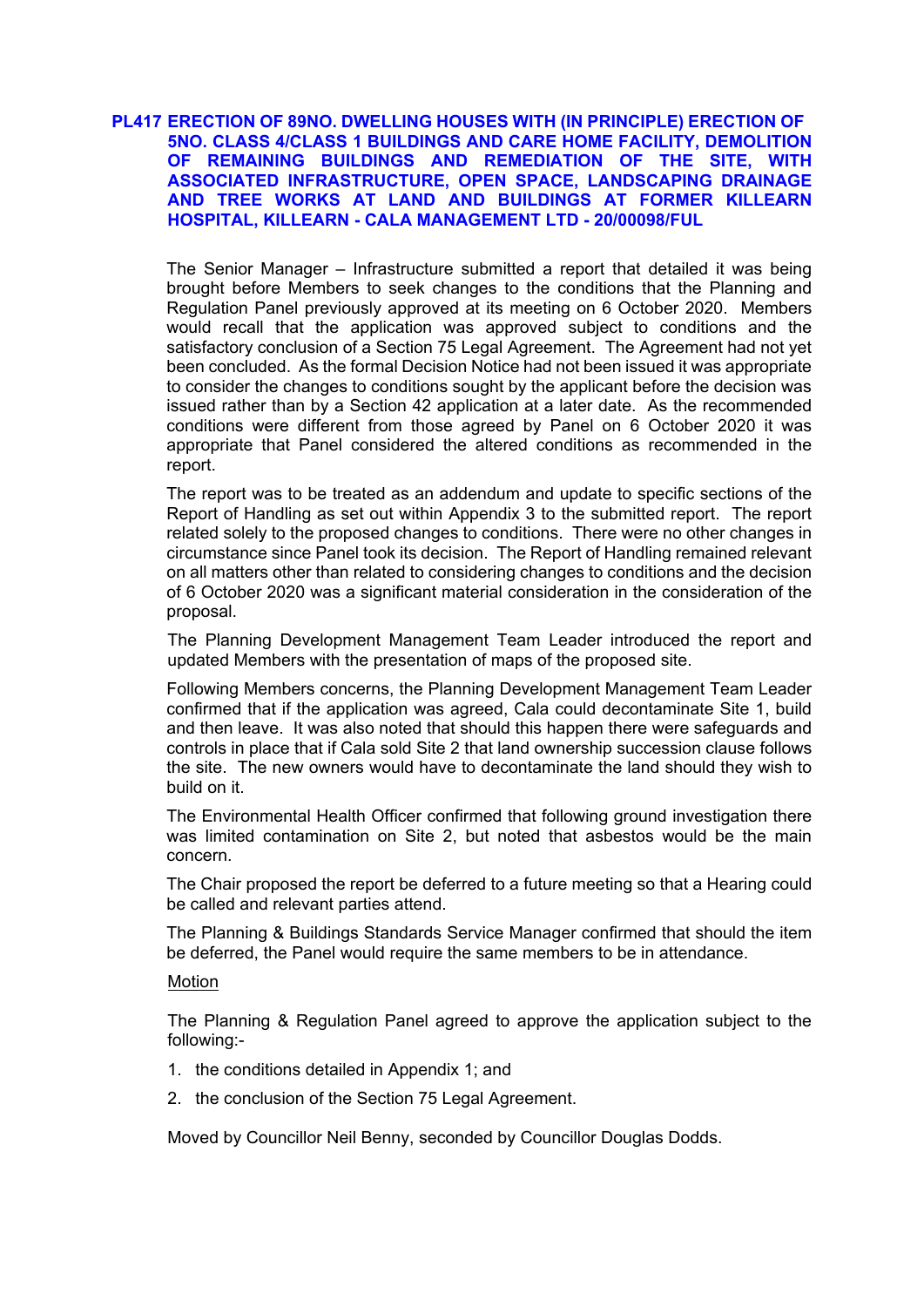## Amendment

The Planning & Regulation Panel agrees to defer decision of the application to a future meeting of the Planning & Regulation Panel, which would also be presented as a Hearing.

Moved by Councillor Jim Thomson, seconded by Councillor Alasdair MacPherson.

On the roll being called, the Members present voted as follow:-

| For the Amendment (6)     | <b>Councillor Alistair Berrill</b><br><b>Councillor Danny Gibson</b><br><b>Councillor Graham Houston</b>    |
|---------------------------|-------------------------------------------------------------------------------------------------------------|
|                           | <b>Councillor Alasdair MacPherson</b><br><b>Councillor Jeremy McDonald</b><br><b>Councillor Jim Thomson</b> |
| Against the Amendment (2) | <b>Councillor Neil Benny</b><br><b>Councillor Douglas Dodds</b>                                             |

The Amendment was carried by 6 votes to 2 votes and became the Substantive Motion.

On the roll being called for the Substantive Motion, the Members present voted as follows:-

| <b>Councillor Neil Benny</b>          |
|---------------------------------------|
| <b>Councillor Alistair Berrill</b>    |
| <b>Councillor Douglas Dodds</b>       |
| <b>Councillor Danny Gibson</b>        |
| <b>Councillor Graham Houston</b>      |
| <b>Councillor Alasdair MacPherson</b> |
| <b>Councillor Jeremy McDonald</b>     |
| <b>Councillor Jim Thomson</b>         |
|                                       |

## Against the Substantive Motion (0) None

The Substantive Motion was carried by 8 votes to 0 votes.

## **Decision**

The Planning & Regulation Panel agreed to defer decision of the application to a future meeting of the Planning & Regulation Panel, which would also be presented as a Hearing.

(Reference: Report by Senior Manager - Infrastructure, dated 27 October 2021, submitted)

> The Chair adjourned the meeting at 12.35am to allow for a break and for the Licensing Team Leader and applicant to access the meeting.

The Meeting reconvened at 12.45pm, noting All Elected Members, along with Councillor Farmer who returned to the meeting, present.